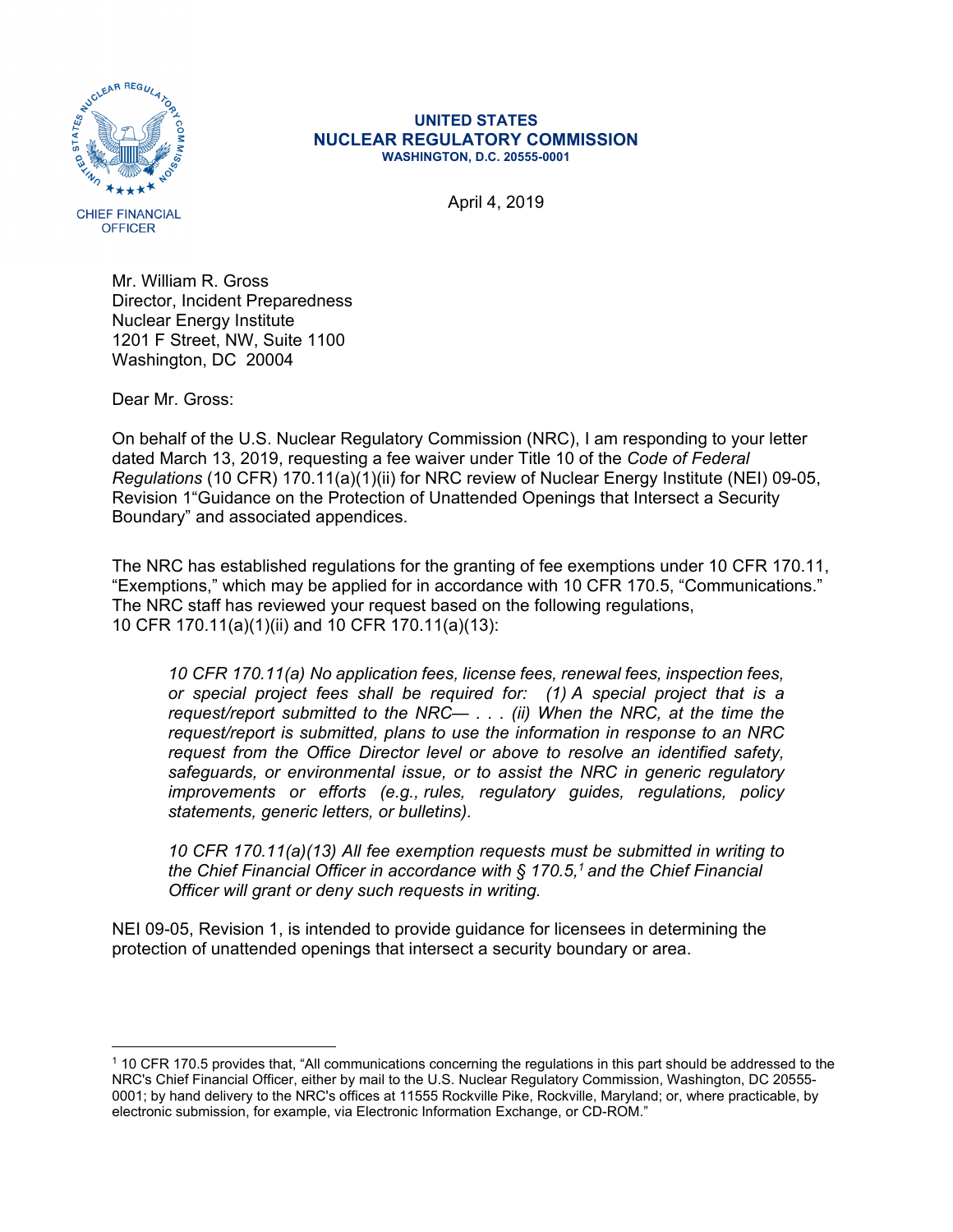Specifically, Revision 1, will address two-dimensional openings and three-dimensional pathways. This guidance will be used by NRC security inspectors to make a determination whether unattended openings that intersect a security boundary (such as underground pathways) are protected by a physical barrier and monitored by intrusion detection equipment or are observed by security personnel at a frequency sufficient to detect exploitation. This proposed change will also clarify for licensees unattended openings requiring physical protection described in 10 CFR 73.55, "Requirements for Physical Protection of Licensed Activities in Nuclear Power Reactors Against Radiological Sabotage."

Additionally, this guidance will be made available upon request to all power reactor licensees at no cost. Existing guidance is currently captured in NEI 09-05, Revision 0, "Guidance on the Protection of Unattended Openings that Intersect a Security Boundary." NEI 09-05, Revision 1, is intended to provide clarification on the different types of unattended opening pathways. If endorsed by the NRC, it will be used by the staff in evaluating security baseline inspections conducted under Inspection Procedures 71130.03, "In-Plant Airborne Radioactivity Control and Mitigation;" 71130.04, "Equipment Performance, Testing, and Maintenance;" and 71130.05, "Radiation Monitoring Instrumentation."

The NRC staff concludes that NRC review of NEI 09-05, Revision 1, "Guidance on the Protection of Unattended Openings that Intersect a Security Boundary," for final NRC endorsement meets all criteria under 10 CFR 170.11(a)(1)(ii); therefore, the fee waiver request is approved.

If you have any technical questions regarding this matter, please contact Mr. Alonzo Richardson at 301-287-3653. Please contact Ms. Jo Jacobs, of my staff, at 301-415-8388 for any feerelated questions.

Sincerely,

*/RA/* 

 Maureen E. Wylie Chief Financial Officer